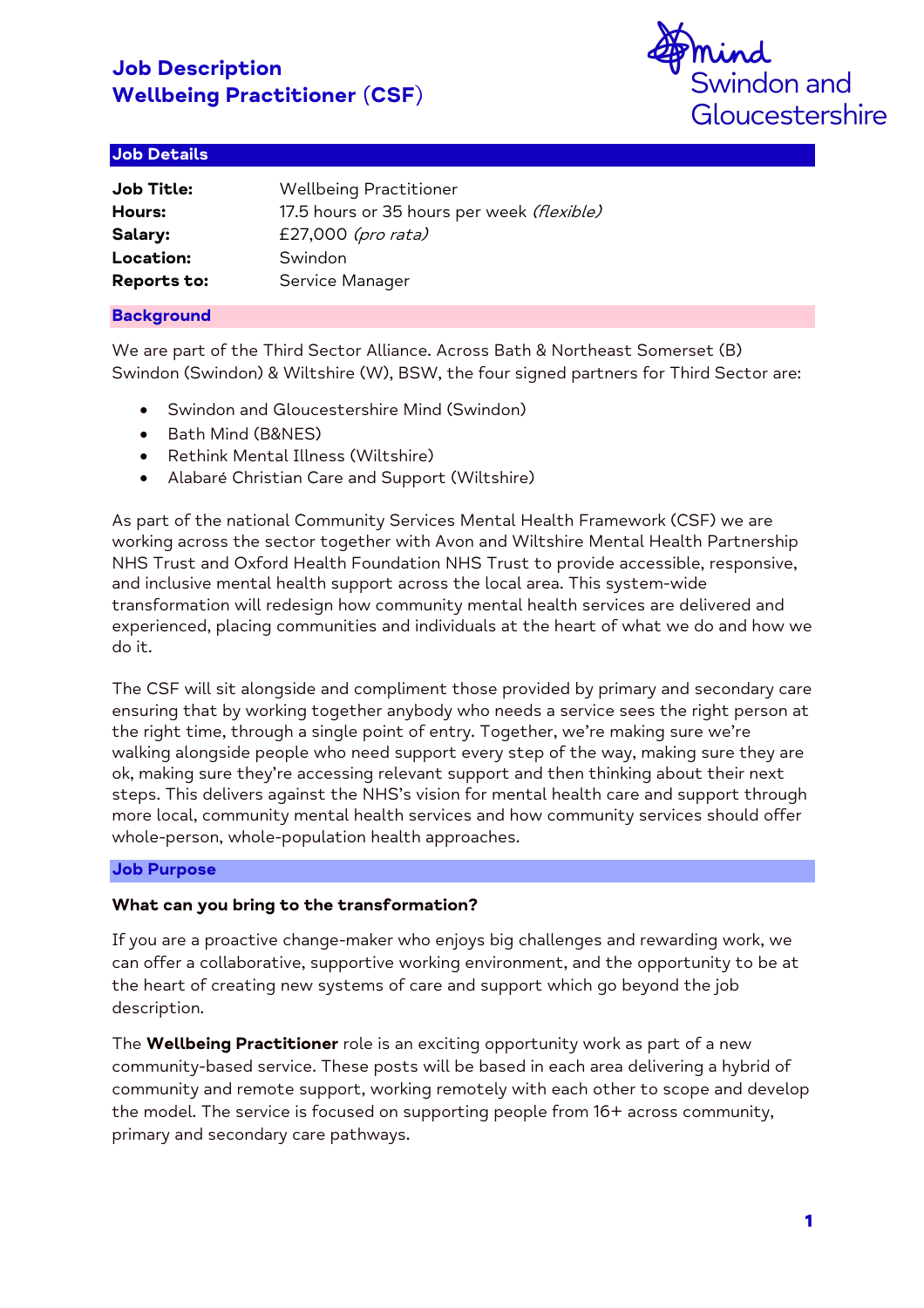

#### Key Responsibilities

- Supervise Peer Support Workers and offer one-to-one support/debrief meetings when needed by the team.
- Promote the service by linking in with external agencies to build relationships and promote the service offer, coordinate referrals into the service, and liaise and network with relevant statutory and third sector organisations.
- Work with the person to identify their recovery pathway to move towards their goals, maintaining a person centred, flexible approach walking alongside the person, implementing interventions/safety plans.
- Work flexibly, in the community and remotely to meet the service needs, responding to referrals within in service timeframes.
- Ensure ICT systems and data recording systems are used appropriately in line with policies and procedures. Work with colleagues to ensure effective internal systems including but not limited to maintenance of records and GDPR compliance.
- Carry out work in accordance with policies and service procedures, current legislation and quality standards. Be prepared for, attend, and engage in staff meetings, supervision, appraisal and training as agreed with your line manager.

## General Responsibilities

The following are applicable to all employees and posts:

#### **Confidentiality**

- Ensure accurate and detailed records are kept and to comply with data protection procedures.
- Work with colleagues to ensure effective internal systems including but not limited to maintenance of records and GDPR compliance.

## **Data Quality**

- General administrative duties to include data collection, monitoring and reporting outcomes.
- Ensure ICT systems and data recording systems are used appropriately in line with the organisation's policies and procedures.
- Use 'Views' database system or an alternative data software (as appropriate) to capture, track and monitor performance.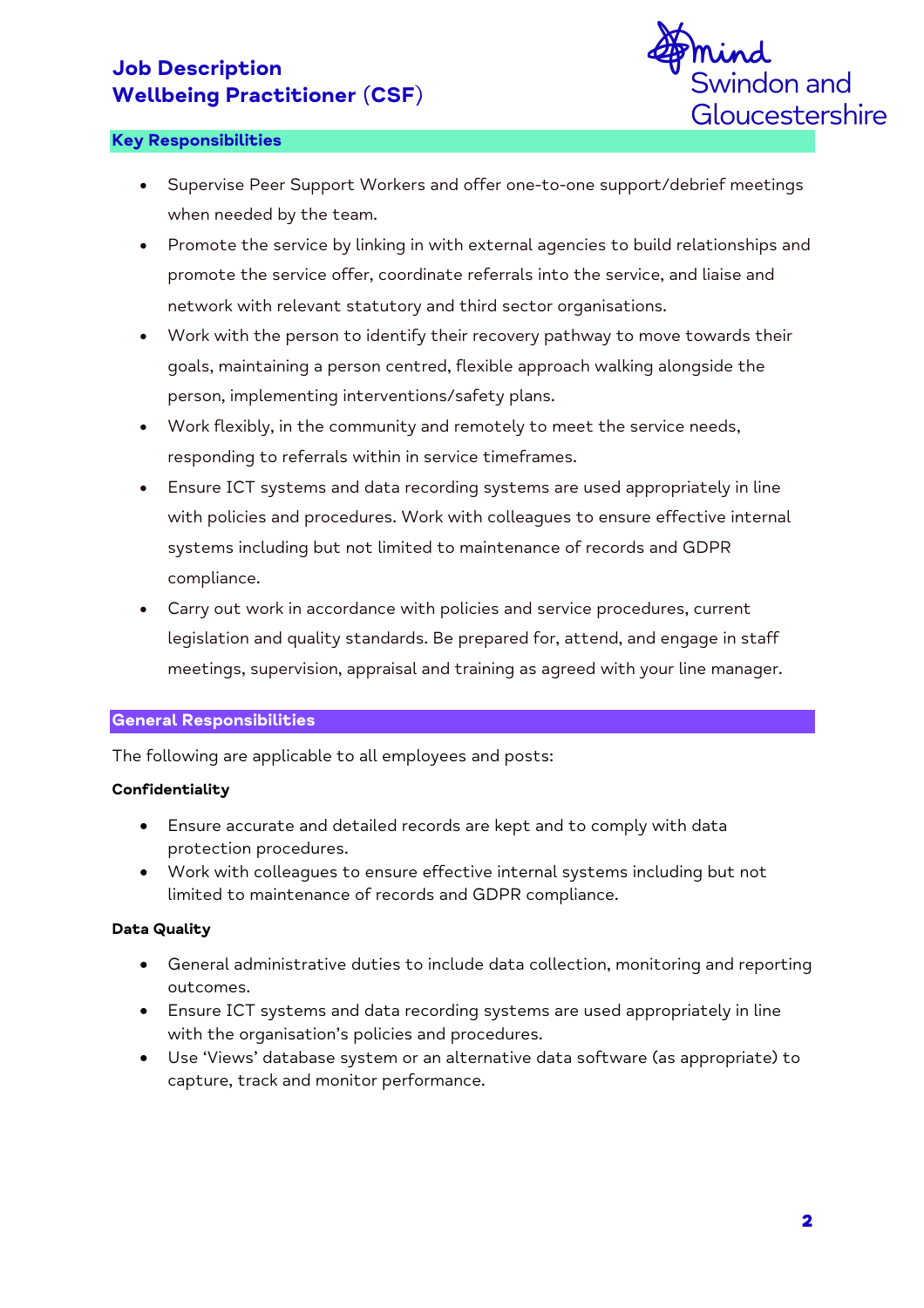

## **Health and Safety**

• Ensure compliance with legal and health and safety regulations, such as the organisation's health and safety policy and procedure.

#### **Marketing and Networking**

- To liaise and network with relevant statutory and third sector organisations.
- To promote the service to high-risk groups by linking in with external agencies to build relationships and promote the service offer.
- Promote the organisation to the local community and other organisations.

## **Policy and Procedure**

- To maintain up to date knowledge of legislation, national and local policies.
- To carry out work in accordance with the organisations policies and procedures, current legislation and quality standards.
- To keep up to date with the organisations policies and procedures.

## **Professional and Personal Development**

- Be part of a team that builds and sustains a positive, dynamic can-do culture, making the organisation a great place to spend time.
- Attend and contribute to regular team meetings to maintain effective communication and awareness of progress and development within the organisation and in mental health services in general.
- Be prepared for, attend, and engage in staff meetings, supervision, appraisal and training as agreed with the wider organisation and your line manager.
- To work closely with the Management and Senior Leadership Team (SLT).

## **Service Delivery**

- To promote the 5 Ways to Wellbeing Model as part of the organisation's support offer.
- To utilise the use of the UK Mental Health Triage Scale (UK MHTS) when completing risk assessments for people being supported.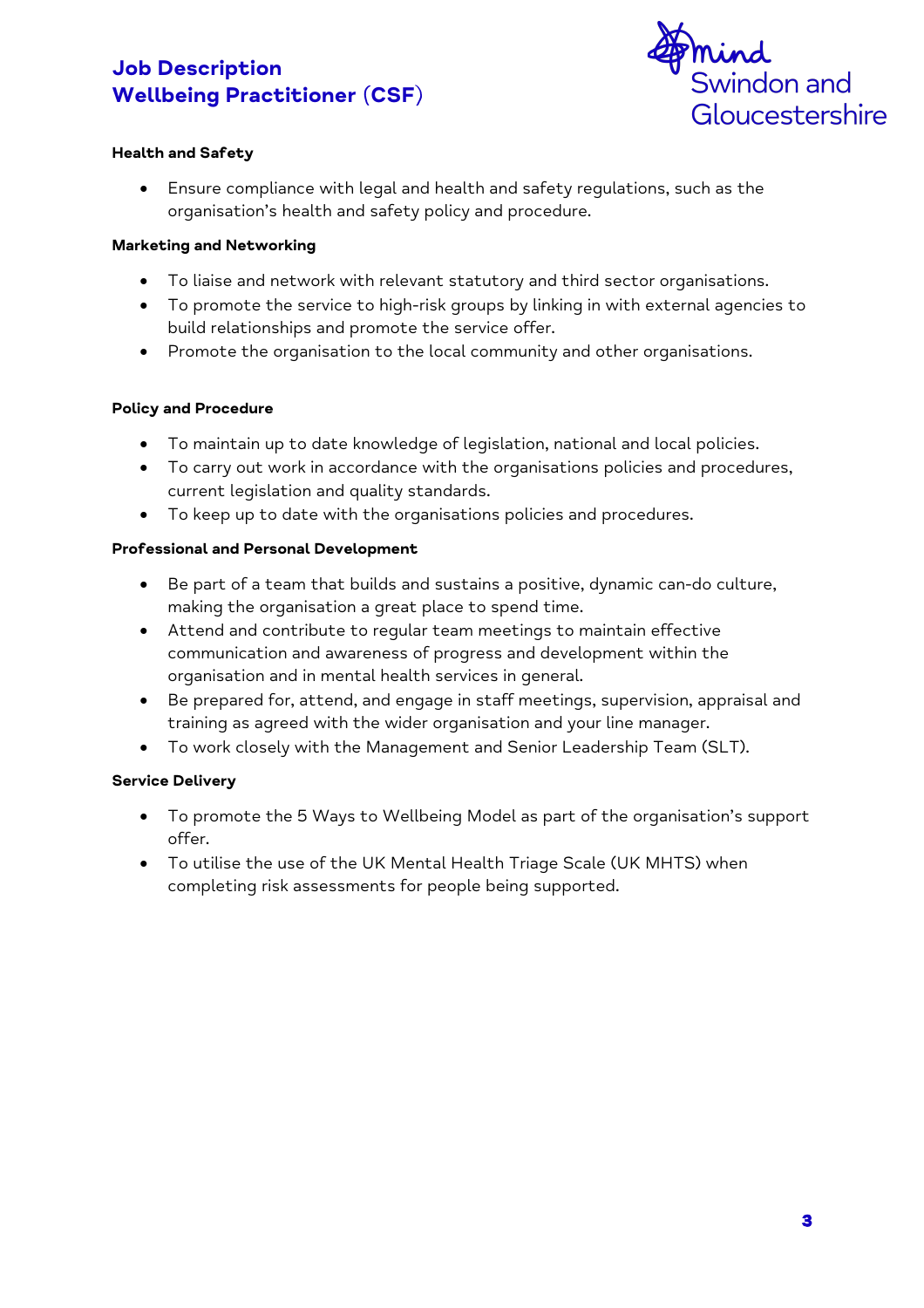

## Person Specification

Our duty to quality means we need a workforce that have the mandatory skills, knowledge and attitudes, in which we can continuously adapt to improve service delivery to meet the challenges and changes faced.

| <b>Experience</b>                                                         | Essential (E) or Desirable (D) |
|---------------------------------------------------------------------------|--------------------------------|
| Experience and knowledge of working within mental                         | E                              |
| health, supporting individuals experiencing a range of                    |                                |
| mental health problems and meeting their individual                       |                                |
| needs, possibly with training in an allied field such as                  |                                |
| counselling, mediation, advocacy or social work.                          |                                |
| A good understanding of recovery principles and the                       | Е                              |
| role of mental health services in the delivery of care.                   |                                |
| Experience supervising a team and a willingness to                        | E                              |
| take part in activities which support team working                        |                                |
| across geographical and organisational boundaries.                        |                                |
| <b>Skills and Abilities</b>                                               |                                |
| An understanding of a range of skills and                                 | Е                              |
| interventions linked to wellbeing and recovery                            |                                |
| practice e.g., counselling, community signposting etc                     |                                |
| and their role in supporting recovery and resilience.                     |                                |
| Well-developed listening skills and effective verbal                      | E                              |
| communication skills, such as being able to engage                        |                                |
| appropriately with people, carers, colleagues,                            |                                |
| statutory and voluntary agencies, both face to face                       |                                |
| and by telephone.                                                         |                                |
| Well-developed written communication skills, with                         | E                              |
| the ability to produce letters, written reports,                          |                                |
| maintain accurate records and record required<br>statistical information. |                                |
| <b>Attitudes</b>                                                          |                                |
| A knowledge and commitment to confidentiality, and                        | Е                              |
| equal opportunity/diversity issues for people who                         |                                |
| access the service.                                                       |                                |
| A commitment to the participation of people                               | E                              |
| accessing our services in decision-making processes.                      |                                |
| A commitment to ongoing personal development and                          | $\mathsf E$                    |
| training.                                                                 |                                |
| <b>General</b>                                                            |                                |
| An ability to travel to venues across Swindon and                         | E                              |
| Gloucestershire.                                                          |                                |
| Must have access to a vehicle as means of transport.                      | Е                              |
| Must have access to a vehicle as means of transport.                      | E                              |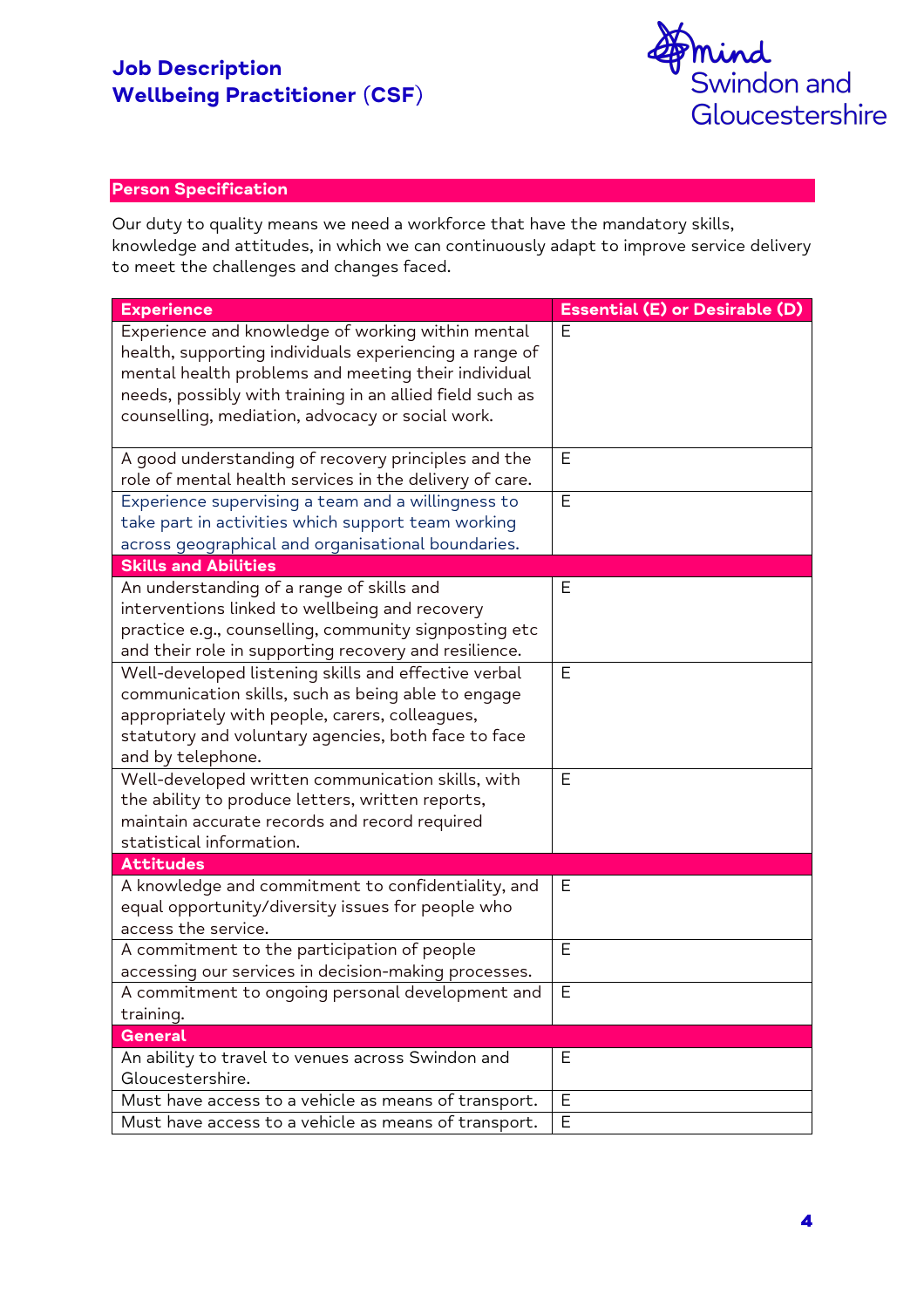





#### **Organisational Values**

Swindon and Gloucestershire Mind have a set of values, vision and mission all of which feeds into the organisation's behavioural framework.

#### **Our Values:**

Selflessness, Integrity, Objectivity, Accountability, Openness, Honesty and Leadership.

#### **Our Vision:**

Creating services where people are recognised, valued and supported.

## **Our Mission:**

Provide advice and support to empower anyone experiencing a mental health problem.

We are seeking someone who will lead by example, demonstrating the organisation's behavioural framework:

- Trust and Respect
- Communication
- Responsibility
- Collaboration
- Excellence
- Leadership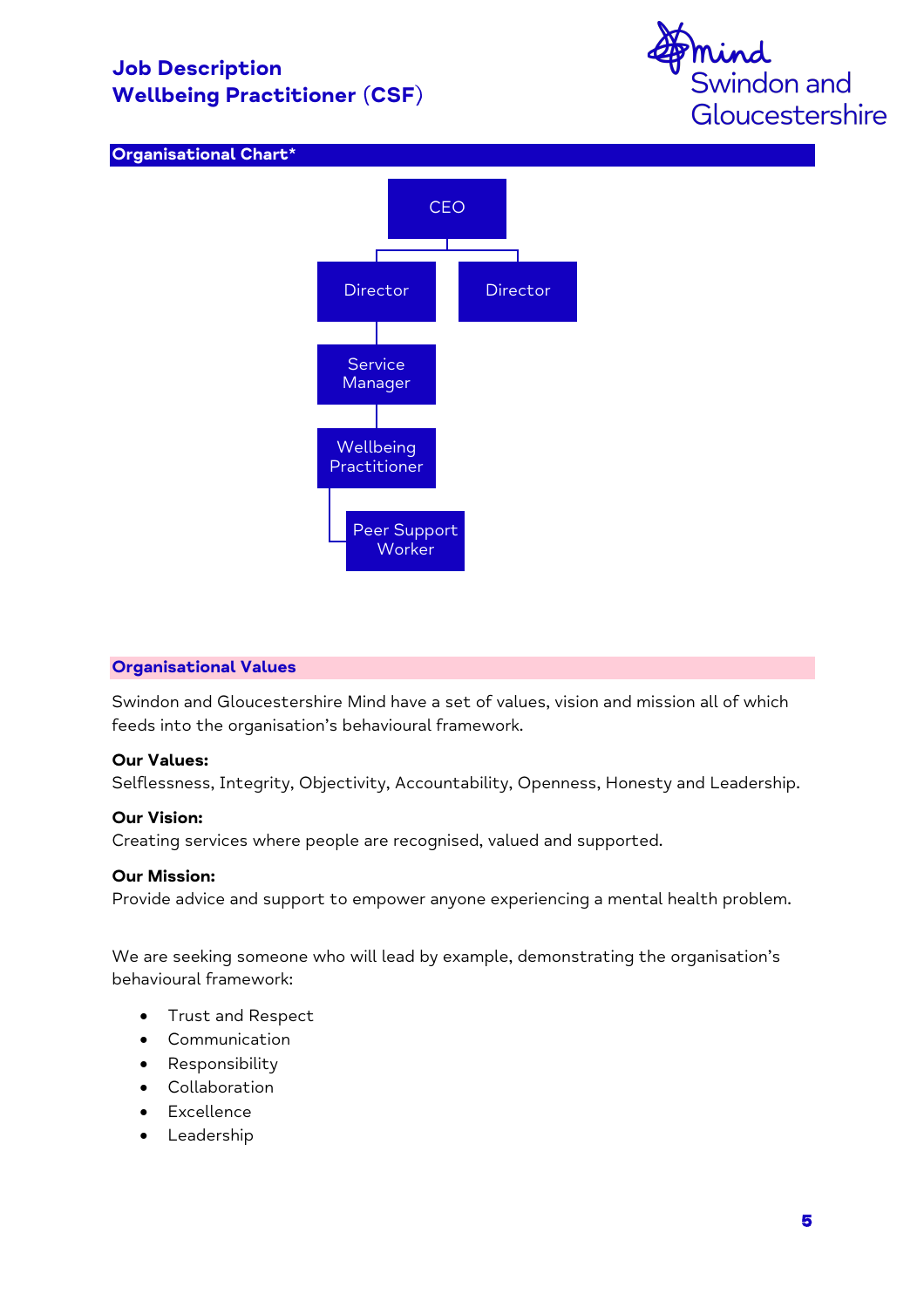

## **Training and Support**

We see training and development as an essential investment in its own future and recognise that carefully planned and well delivered training and development increases efficiency and effectiveness at individual and service levels. All staff receive the following:

## • **Annual Leave**

25 days plus 8 days bank holiday entitlement (pro rata for part time staff).

## • **Flexible Working**

Part-time/full time hours available for this post, a combination of office-based, community outreach, remote working and adjustable shifts (if needed).

## • **Group & Individual Supervision**

Personalised individual supervision with your line manager, including bi-monthly debrief meetings online or at alternating venues between Swindon and Gloucestershire.

#### • **Induction**

A full induction for your job role and working environment, this includes a specific training programme pending on your role and service area.

#### • **Learning & Development**

Ongoing investment in professional development, including accredited Continuous Professional Development (CPD) training and recognised mental health courses.

#### • **Pension Scheme**

A portable pension scheme provided by Aviva.

#### • **Work in your Local Community**

Join us and work closely with our external partners to help shape our organisation, contribute to our policies, strategies and future development and help those who are suffering with their mental health and wellbeing.

#### **Further Information**

These duties are intended to be a guide to the post\* and should not be considered exhaustive. The role is subject to review, depending on the needs of Swindon and Gloucestershire Mind. The post holder will be encouraged to participate in any such review.

New employees will be subject to a six-month probationary period and will be subject to an enhanced Disclosure and Barring Service (DBS) check.

\*Hours may change depending on the need i.e., covering absence, annual leave and sickness and will be reviewed regularly during supervision.